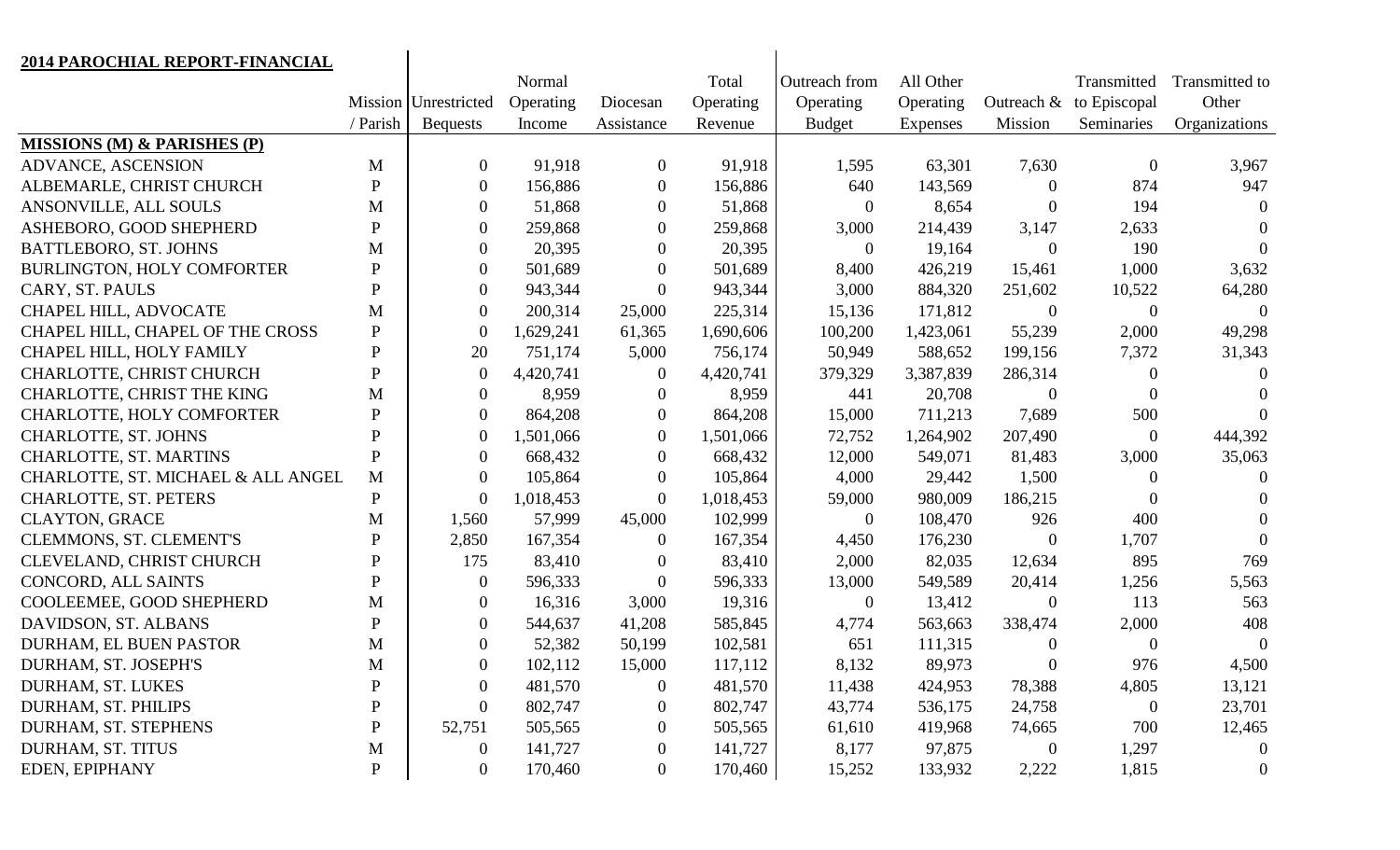| 2014 PAROCHIAL REPORT-FINANCIAL  |              |                      |           |                  |           |                  |           |                  |                  |                |
|----------------------------------|--------------|----------------------|-----------|------------------|-----------|------------------|-----------|------------------|------------------|----------------|
|                                  |              |                      | Normal    |                  | Total     | Outreach from    | All Other |                  | Transmitted      | Transmitted to |
|                                  |              | Mission Unrestricted | Operating | Diocesan         | Operating | Operating        | Operating | Outreach &       | to Episcopal     | Other          |
|                                  | / Parish     | <b>Bequests</b>      | Income    | Assistance       | Revenue   | <b>Budget</b>    | Expenses  | Mission          | Seminaries       | Organizations  |
| EDEN, ST. LUKES                  | $\mathbf{P}$ | $\overline{0}$       | 102,657   | $\overline{0}$   | 102,657   | 2,046            | 76,119    | $\Omega$         | $\Omega$         |                |
| ELKIN, GALLOWAY MEMORIAL         | M            | $\boldsymbol{0}$     | 44,853    |                  | 44,853    | $\overline{0}$   | 48,852    | 834              | $\overline{0}$   | 552            |
| ERWIN, ST. STEPHENS              | P            | $\overline{0}$       | 97,294    | $\overline{0}$   | 97,294    | 604              | 85,692    | 8,000            | 1,006            | 1,031          |
| FUQUAY-VARINA, TRINITY           | M            | $\boldsymbol{0}$     | 104,037   | 14,000           | 118,037   | 7,896            | 113,607   | $\Omega$         | 1,106            | $\Omega$       |
| <b>GARNER, ST. CHRISTOPHERS</b>  | M            | $\overline{0}$       | 53,504    | $\theta$         | 53,504    | 1,965            | 51,593    | $\Omega$         | 473              | $\Omega$       |
| <b>GREENSBORO, ALL SAINTS</b>    | P            | $\boldsymbol{0}$     | 222,646   | $\boldsymbol{0}$ | 222,646   | 3,903            | 180,777   | 10,161           | 2,187            | 3,607          |
| <b>GREENSBORO, HOLY SPIRIT</b>   | M            | $\overline{0}$       | 27,887    | $\overline{0}$   | 27,887    | $\overline{0}$   | 30,677    | $\Omega$         | $\theta$         |                |
| <b>GREENSBORO, HOLY TRINITY</b>  | $\mathbf{P}$ | $\boldsymbol{0}$     | 1,774,307 | $\boldsymbol{0}$ | 1,774,307 | 156,111          | 1,395,745 | 615,361          |                  | 8,681          |
| <b>GREENSBORO, REDEEMER</b>      | P            | 6,130                | 155,763   | $\overline{0}$   | 155,763   | $\theta$         | 138,461   | 925              | 0                | $\theta$       |
| <b>GREENSBORO, ST. ANDREWS</b>   | P            | $\overline{0}$       | 367,990   | $\boldsymbol{0}$ | 367,990   | 4,624            | 354,323   | $\theta$         | 2,000            |                |
| <b>GREENSBORO, ST. BARNABAS'</b> | M            | $\overline{0}$       | 122,297   | $\overline{0}$   | 122,297   | $\theta$         | 113,188   | 310              | 1,227            | 10,536         |
| <b>GREENSBORO, ST. FRANCIS</b>   | $\mathbf{P}$ | $\boldsymbol{0}$     | 651,931   | $\overline{0}$   | 651,931   | $\overline{0}$   | 451,838   | 5,082            | 0                | 7,813          |
| HALIFAX, ST. MARKS               | M            | $\overline{0}$       | 30,173    |                  | 30,173    | 200              | 30,552    | $\overline{0}$   | $\theta$         | $\theta$       |
| HAMLET, ALL SAINTS'              | M            | $\overline{0}$       | 53,898    |                  | 53,898    | 675              | 59,690    | 2,000            | 421              |                |
| HAW RIVER, ST. ANDREWS           | M            | $\overline{0}$       | 69,936    | $\theta$         | 69,936    | 1,312            | 54,446    | 5,534            | $\overline{0}$   |                |
| HENDERSON, HOLY INNOCENTS        | $\mathbf{P}$ | $\boldsymbol{0}$     | 226,009   | 0                | 226,009   | 3,000            | 196,853   | 5,062            | 2,400            | 61,217         |
| HENDERSON, ST. JOHN'S            | M            | $\overline{0}$       | 15,749    | $\theta$         | 15,749    | 250              | 16,067    | 250              | $\Omega$         |                |
| HIGH POINT, ST. CHRISTOPHERS     | $\mathbf{P}$ | $\overline{0}$       | 193,289   | $\boldsymbol{0}$ | 193,289   | 1,961            | 162,431   | $\overline{0}$   | 0                |                |
| HIGH POINT, ST. MARYS            | P            | $\overline{0}$       | 809,957   | $\overline{0}$   | 809,957   | 21,445           | 718,346   | 5,663            | 3,000            | 4,117          |
| HILLSBOROUGH, ST. MATTHEWS       | P            | $\overline{0}$       | 465,418   | $\boldsymbol{0}$ | 465,418   | 46,211           | 362,791   | 20,728           | 1,500            | 1,698          |
| HUNTERSVILLE, ST. MARKS          | P            | $\overline{0}$       | 372,062   | $\Omega$         | 372,062   | 11,911           | 317,600   | 31,314           | $\theta$         | 713            |
| <b>JACKSON, SAVIOUR</b>          | M            | $\overline{0}$       | 39,854    | $\overline{0}$   | 39,854    | 1,511            | 22,998    | 700              | 383              | 1,135          |
| KERNERSVILLE, ST. MATTHEWS       | M            | $\overline{0}$       | 66,592    | 10,000           | 76,592    | $\overline{0}$   | 49,040    |                  | $\theta$         | $\Omega$       |
| LAURINBURG, ST. DAVIDS           | M            | 1,359                | 57,380    | $\Omega$         | 57,380    | 1,330            | 42,883    | $\overline{0}$   | 681              |                |
| <b>LEXINGTON, GRACE</b>          | P            | $\overline{0}$       | 305,780   |                  | 305,780   | 21,463           | 261,948   | 145,938          | 500              | $\theta$       |
| LITTLETON, ST. ALBANS            | M            | $\overline{0}$       | 50,804    | $\mathbf{0}$     | 50,804    | 1,500            | 43,429    | $\boldsymbol{0}$ | 400              | $\overline{0}$ |
| LOUISBURG, ST. MATTHIAS          | M            | $\overline{0}$       | 9,159     | $\theta$         | 9,159     | $\theta$         | 11,883    | $\overline{0}$   | $\boldsymbol{0}$ | $\theta$       |
| LOUISBURG, ST. PAULS             | M            |                      | 59,493    |                  | 59,493    | 300              | 57,302    | 842              | 100              |                |
| MAYODAN, MESSIAH                 | M            | $\theta$             | 63,889    | $\theta$         | 63,889    | $\theta$         | 45,637    | 5,437            | 632              |                |
| MONROE, ST. PAULS                | ${\bf P}$    | $\boldsymbol{0}$     | 292,315   | $\boldsymbol{0}$ | 292,315   | 1,234            | 229,440   | 2,369            | $\boldsymbol{0}$ | 4,078          |
| MOORESVILLE, ST. JAMES           | M            | 3,199                | 24,621    | 3,000            | 27,621    | $\boldsymbol{0}$ | 22,433    | 1,493            | $\overline{0}$   | $\theta$       |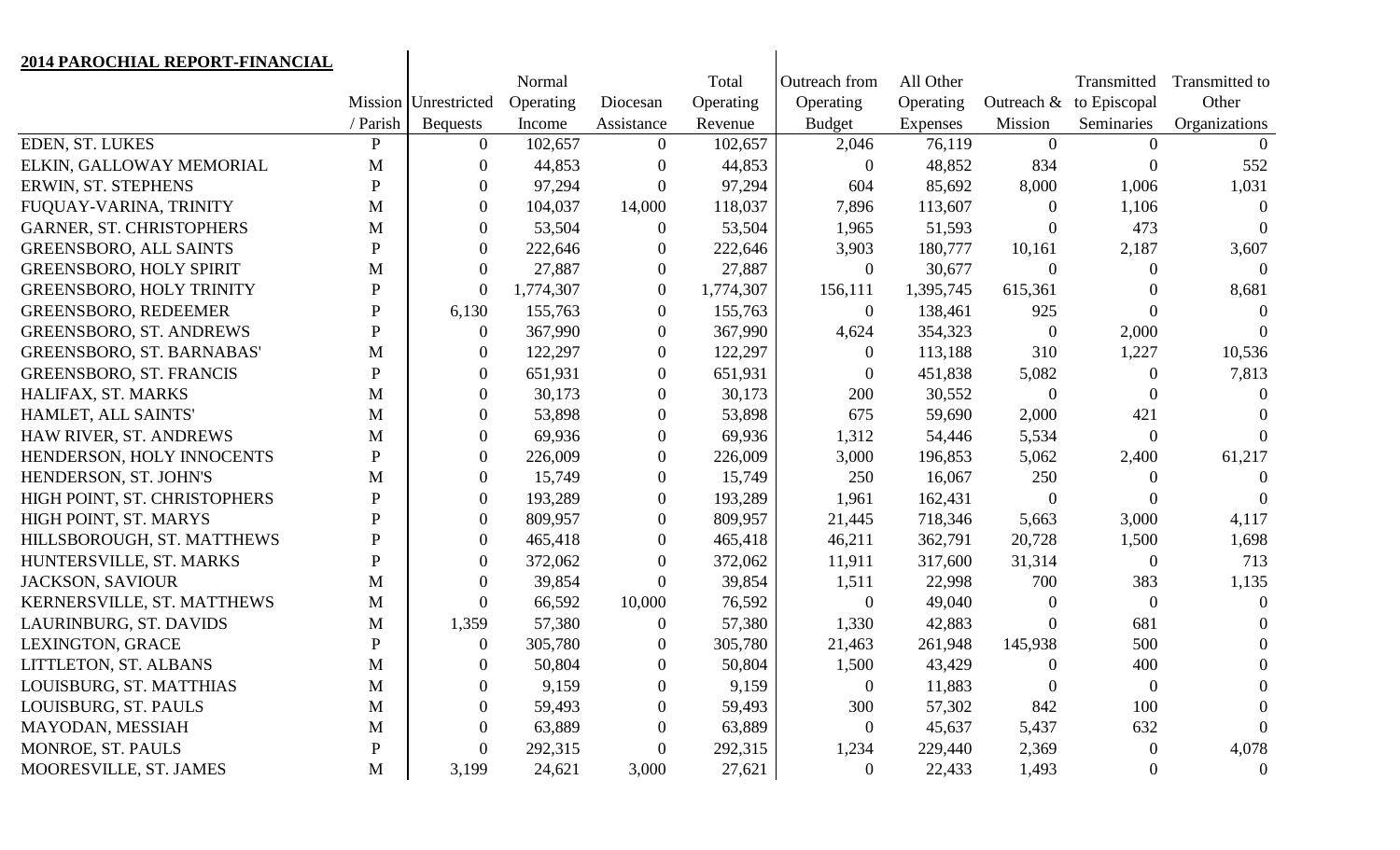| 2014 PAROCHIAL REPORT-FINANCIAL |              |                      |           |                  |           |                  |                |                  |                |                |
|---------------------------------|--------------|----------------------|-----------|------------------|-----------|------------------|----------------|------------------|----------------|----------------|
|                                 |              |                      | Normal    |                  | Total     | Outreach from    | All Other      |                  | Transmitted    | Transmitted to |
|                                 |              | Mission Unrestricted | Operating | Diocesan         | Operating | Operating        | Operating      | Outreach &       | to Episcopal   | Other          |
|                                 | / Parish     | <b>Bequests</b>      | Income    | Assistance       | Revenue   | <b>Budget</b>    | Expenses       | Mission          | Seminaries     | Organizations  |
| MOORESVILLE, ST. PATRICK        | $\mathbf{P}$ | $\overline{0}$       | 401,870   | $\overline{0}$   | 401,870   | 7,500            | 377,608        | 938              | $\Omega$       | 14,601         |
| MOUNT AIRY, TRINITY             | $\mathbf P$  | 22,958               | 186,221   | $\mathbf{0}$     | 186,221   | $\Omega$         | 196,075        | 8,538            | $\Omega$       | $\Omega$       |
| OXFORD, ST. CYPRIANS            | M            | $\theta$             | 63,976    | 2,000            | 65,976    | $\Omega$         | 56,105         | 600              | 475            | 600            |
| OXFORD, ST. STEPHENS            | $\mathbf{P}$ | $\overline{0}$       | 221,637   | $\overline{0}$   | 221,637   | 3,864            | 219,849        | 1,239            | 2,046          | 1,200          |
| PITTSBORO, ST. BARTHOLOMEWS     | $\mathbf{P}$ | $\Omega$             | 140,904   | $\theta$         | 140,904   | 1,264            | 166,216        | 21,871           | 1,309          | 8,187          |
| RALEIGH, CHRIST CHURCH          | $\mathbf{P}$ | $\theta$             | 2,443,288 | $\overline{0}$   | 2,443,288 | 206,386          | 2,000,864      | 74,627           | $\theta$       | 218,666        |
| RALEIGH, GOOD SHEPHERD          | P            | $\theta$             | 802,801   | 5,000            | 807,801   | 111,486          | 686,764        | 47,237           | $\theta$       | 1,115          |
| RALEIGH, NATIVITY               | $\mathbf{P}$ | $\overline{0}$       | 458,510   | $\boldsymbol{0}$ | 458,510   | 7,651            | 377,027        | $\boldsymbol{0}$ | 0              | $\theta$       |
| RALEIGH, ST. AMBROSE            | P            | 11,649               | 447,767   | 10,000           | 457,767   | 6,641            | 372,704        | 6,641            | $\theta$       | 2,129          |
| RALEIGH, ST. MARKS              | $\mathbf{P}$ | $\theta$             | 276,715   | $\overline{0}$   | 276,715   | $\overline{0}$   | 242,917        | 4,096            | $\overline{0}$ | 35             |
| RALEIGH, ST. MICHAELS           | P            | $\theta$             | 1,537,095 | $\overline{0}$   | 1,537,095 | 68,090           | 1,284,818      | 26,850           | 0              | 57,168         |
| RALEIGH, ST. TIMOTHYS           | P            | $\overline{0}$       | 380,628   | $\overline{0}$   | 380,628   | 3,000            | 414,150        | $\mathbf{0}$     | 0              | $\theta$       |
| REIDSVILLE, ST. THOMAS          | P            | $\overline{0}$       | 173,821   | $\overline{0}$   | 173,821   | $\Omega$         | 155,598        | 10,096           | $\theta$       | 2,318          |
| RIDGEWAY, GOOD SHEPHERD         | M            | $\overline{0}$       | 9,592     | $\theta$         | 9,592     | 400              | 8,469          | $\overline{0}$   | 100            | $\Omega$       |
| ROANOKE RAPIDS, ALL SAINTS      | P            | $\overline{0}$       | 160,486   | $\overline{0}$   | 160,486   | 188              | 159,706        | 22,387           | $\Omega$       | 428            |
| ROCKINGHAM, MESSIAH             | $\mathbf{P}$ | $\theta$             | 11,929    | $\overline{0}$   | 11,929    | $\overline{0}$   | 9,674          | $\theta$         | 93             | $\Omega$       |
| ROCKY MOUNT, EPIPHANY           | M            | $\overline{0}$       | 15,570    | $\overline{0}$   | 15,570    | 125              | 15,020         | $\theta$         | 195            | $\Omega$       |
| ROCKY MOUNT, GOOD SHEPHERD      | $\mathbf{P}$ | $\overline{0}$       | 462,617   | $\overline{0}$   | 462,617   | 5,064            | 405,931        | $\Omega$         | $\overline{0}$ | 2,163          |
| ROCKY MOUNT, ST. ANDREWS        | $\mathbf{P}$ | $\theta$             | 285,071   | $\mathbf{0}$     | 285,071   | 8,915            | 265,506        | 21,155           | 1,000          | 1,710          |
| ROXBORO, ST. MARK'S             | M            | $\theta$             | 23,890    | $\boldsymbol{0}$ | 23,890    | 2,000            | 51,612         | 2,000            | 265            | $\Omega$       |
| SALISBURY, ST. LUKES            | P            | $\theta$             | 424,152   | $\mathbf{0}$     | 424,152   | 10,800           | 377,492        | 1,415            | $\overline{0}$ | 1,884          |
| SALISBURY, ST. MATTHEWS         | M            | 1,085                | 24,596    | $\theta$         | 24,596    | 732              | 27,275         | $\mathbf{0}$     | 246            | 2,461          |
| SALISBURY, ST. PAULS            | M            | $\theta$             | 51,860    | $\theta$         | 51,860    | $\overline{0}$   | 47,974         | 439              | $\Omega$       | $\Omega$       |
| SANFORD, ST. THOMAS             | $\mathbf{P}$ | 15,000               | 347,335   | $\mathbf{0}$     | 347,335   | 21,550           | 283,060        | 11,980           | $\mathbf{0}$   | $\theta$       |
| SCOTLAND NECK, TRINITY          | $\mathbf{P}$ | $\theta$             | 73,483    | $\theta$         | 73,483    | $\overline{0}$   | 70,331         | $\overline{0}$   | 673            | $\overline{0}$ |
| SEVEN LAKES, ST. MARY MAGDALENE | $\mathbf M$  | $\mathbf{0}$         | 64,908    | $\mathbf{0}$     | 64,908    | 5,562            | 57,658         | $\overline{0}$   | 613            | 849            |
| SMITHFIELD, SAN JOSE MISSION    | M            | $\mathbf{\Omega}$    | 2,966     | $\boldsymbol{0}$ | 2,966     | 5,750            | $\overline{0}$ | $\theta$         | 84             | $\overline{0}$ |
| SMITHFIELD, ST. PAULS           | P            | $\theta$             | 231,133   | $\theta$         | 231,133   | 3,600            | 195,255        | 19,371           | 2,416          | 6,409          |
| SOUTHERN PINES, EMMANUEL        | P            | $\theta$             | 945,712   | $\overline{0}$   | 945,712   | 186,938          | 884,488        | 142,791          | $\theta$       | 17,130         |
| SPEED, ST. MARYS                | M            | 95                   | 16,329    | $\boldsymbol{0}$ | 16,329    | $\theta$         | 13,514         | $\boldsymbol{0}$ | 141            | $\theta$       |
| STATESVILLE, TRINITY            | $\mathbf{P}$ | $\overline{0}$       | 236,051   | $\overline{0}$   | 236,051   | $\boldsymbol{0}$ | 198,325        | $\boldsymbol{0}$ | $\overline{0}$ | $\theta$       |